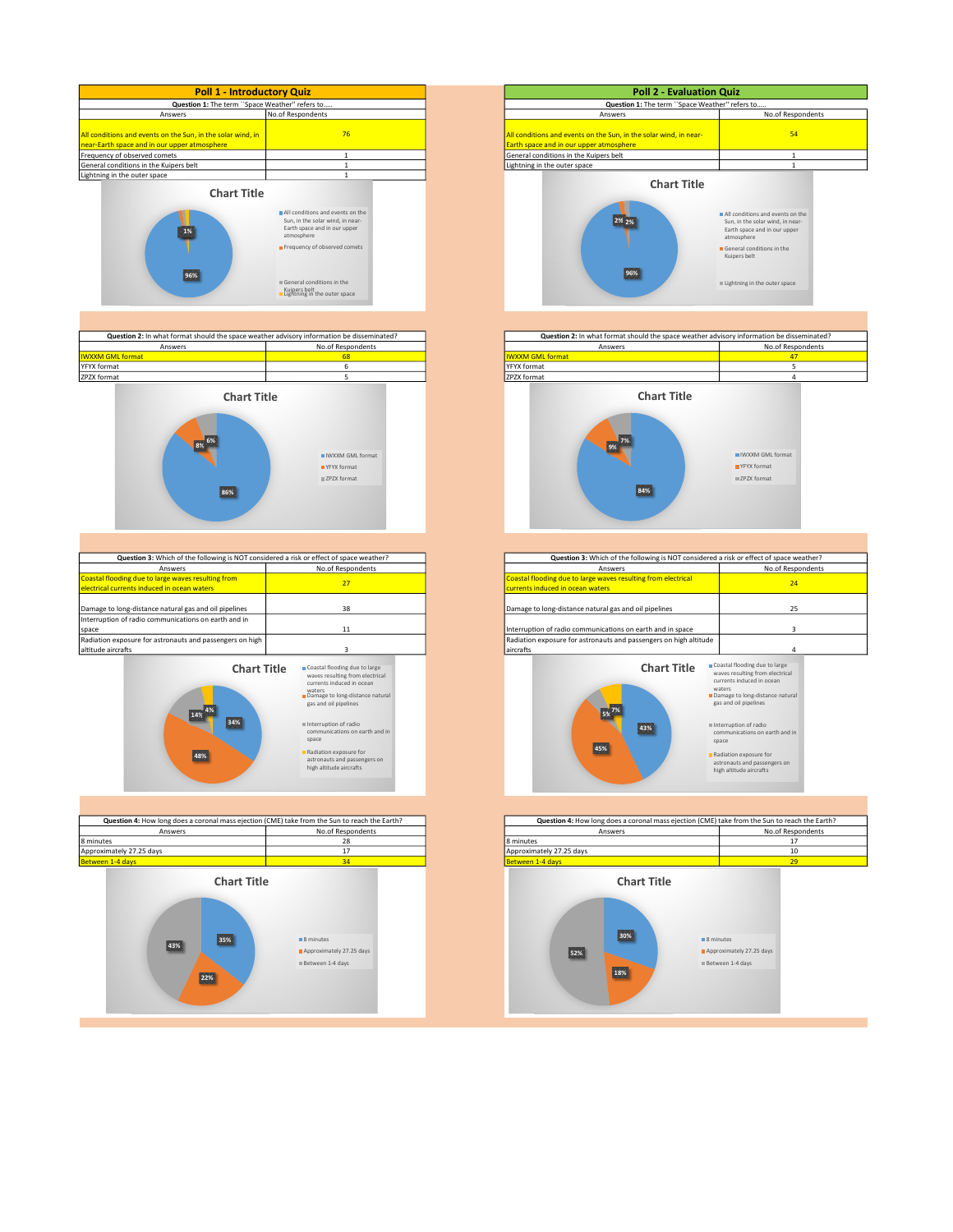





| Question 7: Which space weather conditions mostly affect HF communication to and from aircrafts? |                   | Question 7: Which space weather conditions mostly affect HF communication to and f |            |
|--------------------------------------------------------------------------------------------------|-------------------|------------------------------------------------------------------------------------|------------|
| Answers                                                                                          | No.of Respondents | Answers                                                                            | No.of Resp |
| All of the above                                                                                 |                   | All of the above                                                                   |            |
| Solar energetic particles event on dayside mid-latitude fligh                                    |                   | Solar energetic particles event on dayside mid-latitude flights                    |            |
| Solar energetic particles event on polar flights                                                 |                   | Solar energetic particles event on polar flights                                   |            |
| X-ray flares on night side mid-latitude flights                                                  |                   | X-ray flares on night side mid-latitude flights                                    |            |
| X-ray flares on polar flights                                                                    |                   | X-ray flares on polar flights                                                      |            |

Chart Title **All** of the above



| Question 8: What is the most important space weather effect? |                                                                        | Question 8: What is the most important space weather effect? |                                                         |
|--------------------------------------------------------------|------------------------------------------------------------------------|--------------------------------------------------------------|---------------------------------------------------------|
| No.of Respondents<br>Answers                                 |                                                                        | Answers                                                      | No.of Resp                                              |
| All of the above                                             | 58<br>All of the above                                                 |                                                              |                                                         |
| Communication damage                                         | 18                                                                     | Communication damage                                         | 14                                                      |
| Navigation failures                                          |                                                                        | Navigation failures                                          | л                                                       |
| Satellite damage                                             |                                                                        | Ground induced currents                                      |                                                         |
| Space radiation to space/air travel                          |                                                                        | Space radiation to space/air travel                          | 4                                                       |
| <b>Chart Title</b>                                           |                                                                        | <b>Chart Title</b>                                           | All of the above                                        |
| .8%<br>$\mathcal{T}_{\infty}$<br>19%<br>62%                  | All of the above<br>Communication damage<br><b>Navigation failures</b> | 9%<br>17%<br>4%                                              | Communication damage<br>Navigation failures             |
|                                                              | Satellite damage<br>Space radiation to space/air<br>travel             | 61%<br>travel                                                | Ground induced currents<br>Space radiation to space/air |







| Ouestion 7: Which space weather conditions mostly affect HF communication to and from aircrafts? |  | Question 7: Which space weather conditions mostly affect HF communication to and from aircrafts? |                   |  |
|--------------------------------------------------------------------------------------------------|--|--------------------------------------------------------------------------------------------------|-------------------|--|
| No.of Respondents<br>Answers                                                                     |  | <b>Answers</b>                                                                                   | No.of Respondents |  |
| the above                                                                                        |  | All of the above                                                                                 |                   |  |
| energetic particles event on dayside mid-latitude fligh                                          |  | Solar energetic particles event on dayside mid-latitude flights                                  |                   |  |
| energetic particles event on polar flights                                                       |  | Solar energetic particles event on polar flights                                                 |                   |  |
| flares on night side mid-latitude flights                                                        |  | X-ray flares on night side mid-latitude flights                                                  |                   |  |
| flares on polar flights                                                                          |  | <b>X-ray flares on polar flights</b>                                                             |                   |  |

Chart Title



| Question 8: What is the most important space weather effect? |                   | Question 8: What is the most important space weather effect? |                   |
|--------------------------------------------------------------|-------------------|--------------------------------------------------------------|-------------------|
| Answers                                                      | No.of Respondents | Answers                                                      | No.of Respondents |
|                                                              |                   | All of the above                                             |                   |
|                                                              | 18                | Communication damage                                         |                   |
|                                                              |                   | Navigation failures                                          |                   |
|                                                              |                   | Ground induced currents                                      |                   |
| de/air travel                                                |                   | Space radiation to space/air travel                          |                   |
| <b>Chart Title</b>                                           |                   | <b>Chart Title</b>                                           |                   |
|                                                              | All of the above  | All of the above                                             |                   |